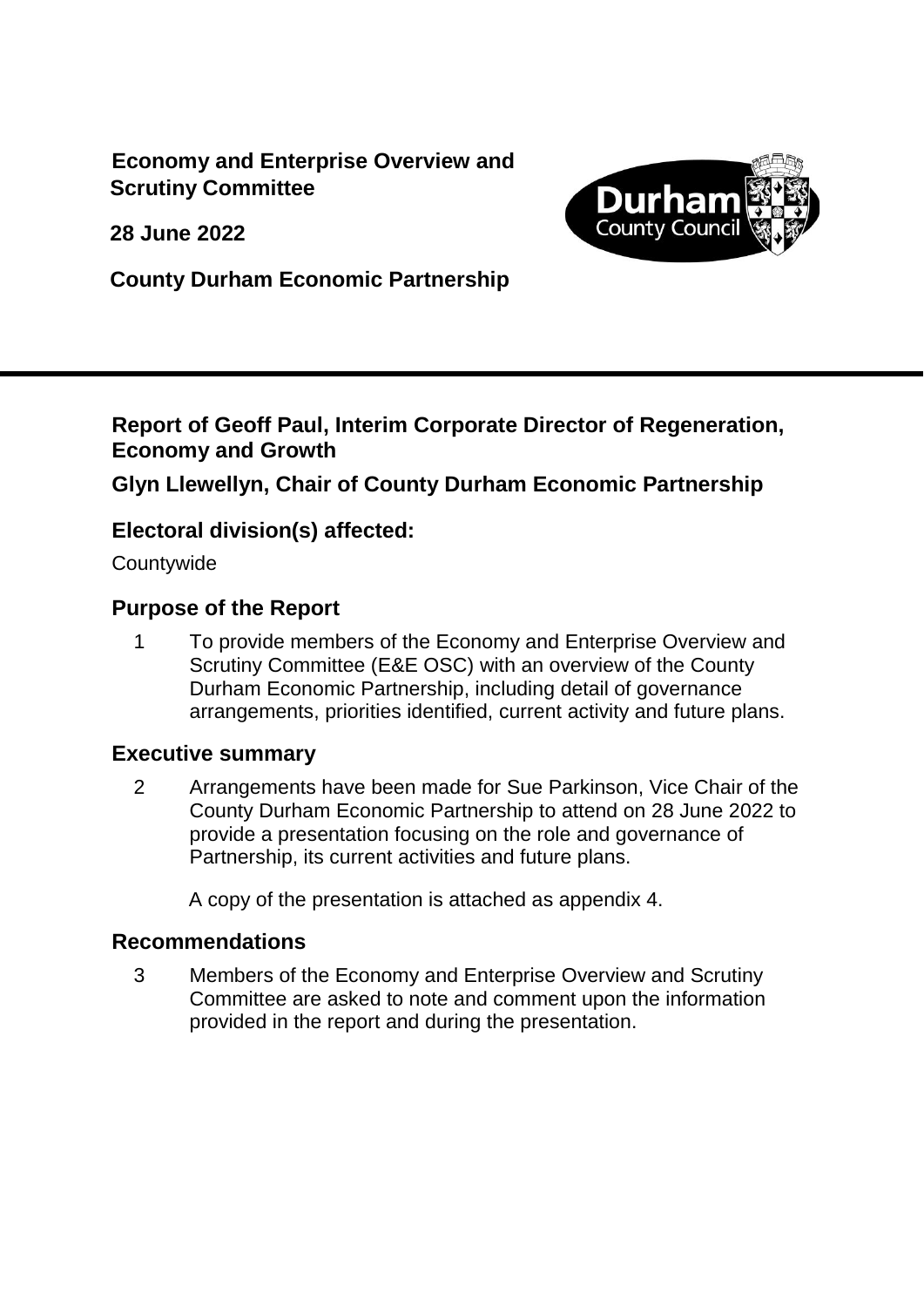# **Background – Structure and Governance**

- 4 The County Durham Economic Partnership (CDEP) is one of the five thematic partnerships that make up the County Durham Partnership. CDEP is responsible for setting and reviewing the strategy for economic development and regeneration activity in County Durham.
- 5 In terms of membership, the CDEP Board has representation from partners involved in economic development in the county, the private sector, voluntary and social enterprise, statutory agencies and the County Council, including the Portfolio-holder for Economy and Partnerships. CDEP reports to the County Durham Partnership (see governance structure in Appendices 2 and 3)
- 6 As a business led partnership the CDEP Chair and Vice Chair are drawn from the private sector. Membership of the Board including the Chair and Vice Chair is reviewed bi-annually, and the Chair's tenure is for three years, with the option to extend with agreement from the Board. The current CDEP Chair is Glyn Llewellyn, who was appointed in May 2021 following an open Expression of Interest process. Sue Parkinson is the current Vice Chair and was involved in business and economic development in the county for many years in a professional capacity prior to taking on this role on a voluntary basis.
- 7 Within the core membership of the CDEP Board, individuals agree to take on specific portfolio responsibilities, covering themes such as Resources, Business Competitiveness, Ideas and Innovation, Inclusive Growth, People and Skills. The responsibility entails keeping a watching brief on the theme, and updating the Board on specific opportunities of relevance to County Durham, for example by bringing forward agenda items for discussion by the Board.
- 8 The Board meets on a quarterly basis and held 5 meetings during the last 12 months, in May, September and December 2021, and in March and May 2022.

# **Role of the County Durham Economic Partnership**

- 9 The CDEP Board sets the strategy for economic development and regeneration activity across County Durham. To fulfil this the Board has four areas of focus:
	- Identifying, and putting into context opportunities
	- Informing partners of these opportunities
	- Influencing policy makers on the shaping of these opportunities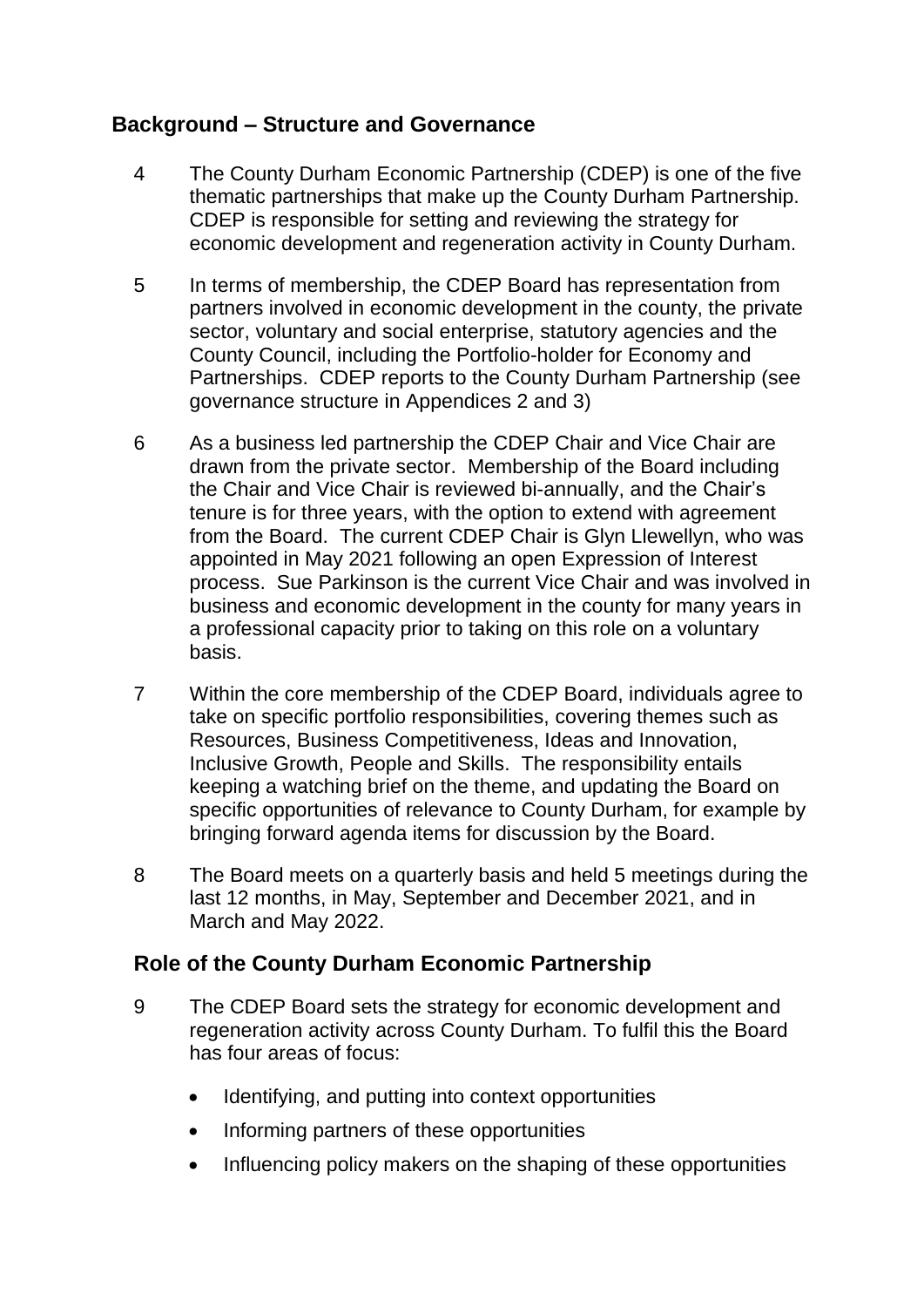- Coordinating responses to the opportunities
- 10 To help achieve this the Board establishes separate Working Groups as required, to provide the intelligence from different partners across the County. Currently there are two Working Groups in place:
	- Business, Enterprise and Skills Working Group
	- Technical Funding Group
- 11 The Partnership Board also has responsibility for strategic oversight of certain elements of the County Durham Vision, with a specific focus on the More and Better Jobs ambition, and direct strategic oversight of the following aspects of the Vision:
	- 1.2 Improving productivity and competitiveness of our businesses
	- 1.2 Creating and sustaining employment
	- 1.5 Skills for employment
	- 1.5 Opportunities and help into rewarding work (including closing the gap for vulnerable people)
- 12 As part of their discussions and decision-making processes the CDEP Board also takes account of the following cross cutting themes from the Vision- climate change; protecting our natural environment; poverty and deprivation; new technologies; EU exit; rurality; and towns and villages.
- 13 The objectives of the CDEP Board are to provide the leadership needed to develop and deliver the strategy for economic development and regeneration, so that the strategy provides a set of coherent actions to address the opportunities and challenges across the County, and that the Board is recognised as the voice for County Durham in regional, national and international discussions.

#### **Current Priorities and Activities**

- 14 Recent key areas of activity for CDEP have included the following:
	- Co-ordination of European funding bids for County Durham, including representation on the European Structural and Investment Funds (ESIF) Committee
	- Developing and co-ordinating the Covid 19 economic response and recovery plan
	- Lobbying and influencing Industrial Strategy, UKSPF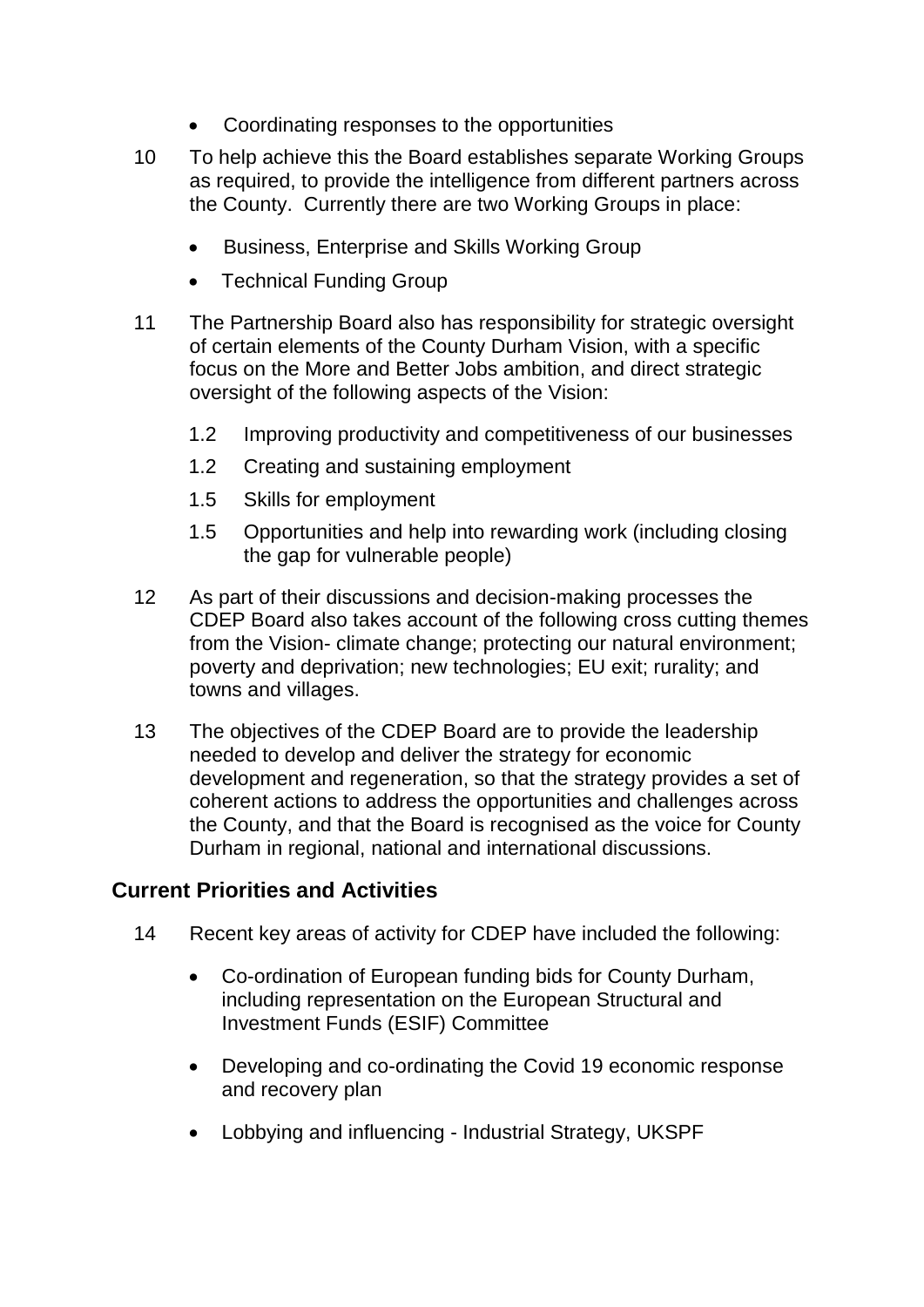- Developing new Inclusive Economic Strategy for the County supporting partner and business engagement
- Addressing key themes City of Culture bid, green economy opportunities, social value/local wealth building, skills and recruitment
- 15 Work on the UK Shared Prosperity Fund (SPF) provides a good example of the value that the County Durham Economic Partnership brings. At its meeting in September 2021, the CDEP Board agreed to a series of actions to influence policy with regard to the development of UKSPF funds, which will replace EU funding. At that stage details on the fund, including the scale of funding and how it will be distributed and administered had not yet been announced.
- 16 Given that Durham has benefitted significantly from EU Structural Funds, providing essential investment to support its economic development and growth, CDEP was keen to use the extensive experience of partners in the County to help shape UKSPF, to ensure it was designed in a way that supports County Durham's needs and ambitions. In December 2021, on behalf of CDEP, the Chair sent a letter to the Secretary of State for Levelling Up, Housing and Communities, Michael Gove, to offer the Partnership's input into the design of UKSPF.
- 17 During February 2022, the Government provided pre-launch guidance for the UKSPF, confirming that all areas of the UK would receive an allocation and that local authorities will lead the management of the funds in their areas. The guidance outlined a key role for partners and stakeholders to work with local authorities to develop a local Investment Plan which will form the basis for the commissioning of SPF activities, and stated that where areas already have an appropriate group that could be used, it can designate the group for UK Shared Prosperity Fund purposes.
- 18 CDEP already had a Technical Funding Group, which has historically fulfilled all of the functions required as part of CDEP's membership of the governance structures handling EU funding. Therefore, following discussion at the CDEP Board, the Chair wrote to the County Council recommending that CDEP is designated as the "appropriate group" for UK Shared Prosperity purposes, to support this work.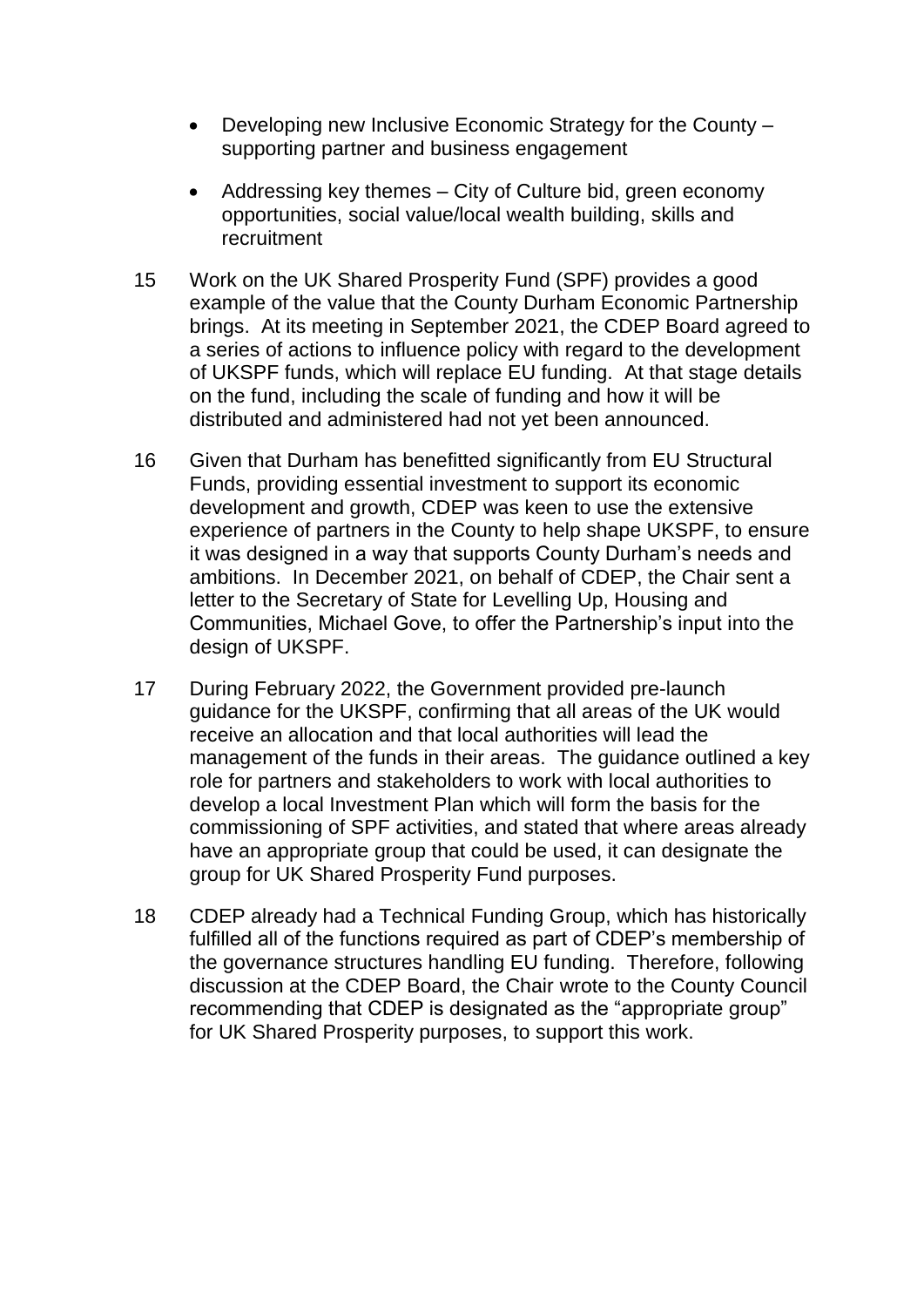- 19 Following receipt of the full SPF guidance from Government, CDEP is now supporting the development and delivery of the Investment Plan for the UK Shared Prosperity Fund, which has to be submitted by 1 August 2022. In order that the investment plan for Durham is developed through broad engagement with a diverse range of stakeholders, working closely with local partners, as required by the guidance, a specially enhanced County Durham Economic Partnership will be meeting in June and July for this purpose.
- 20 The CDEP Technical Funding Group (TFG) has been meeting regularly to support the work needed to gather local evidence of opportunities and challenges through the lens of the three investment priorities for UKSPF. Four task and finish groups focussed around communities, business, innovation, and skills, and chaired by various members of the TFG, have been carrying out initial work on developing the local context, identifying past activity that has been effective, and collating information to form part of an evidence base.
- 21 This is a good example of the partnership work in action, convening all of the key partners in the county to influence and respond to a significant opportunity.

# **Collaboration**

- 22 The County Durham Economic Partnership has been established for many years, having initially been set up pre–Local Government Review in County Durham to coordinate work on previous economic development strategies and funding programmes such as the Single Regeneration Budget, involving the County Council, District Councils, economic development partners and key government agencies. Over this time a strong ethos of partnership working to support economic development in the county has been developed, underpinned by the principle that *"the whole is greater than the sum of the parts".*
- 23 At a regional and national level CDEP has been represented on the ESIF committee for EU funding, and has regular engagement with the North East LEP, providing the chair for its employment and skills expert group. CDEP has represented the EU transitional regions of the UK with MHCLG nationally, is a member of the North East Economic Evidence Forum, a member of the national Employment Related Services Association, and has engaged with the All Party Parliamentary Group dealing with Levelling Up.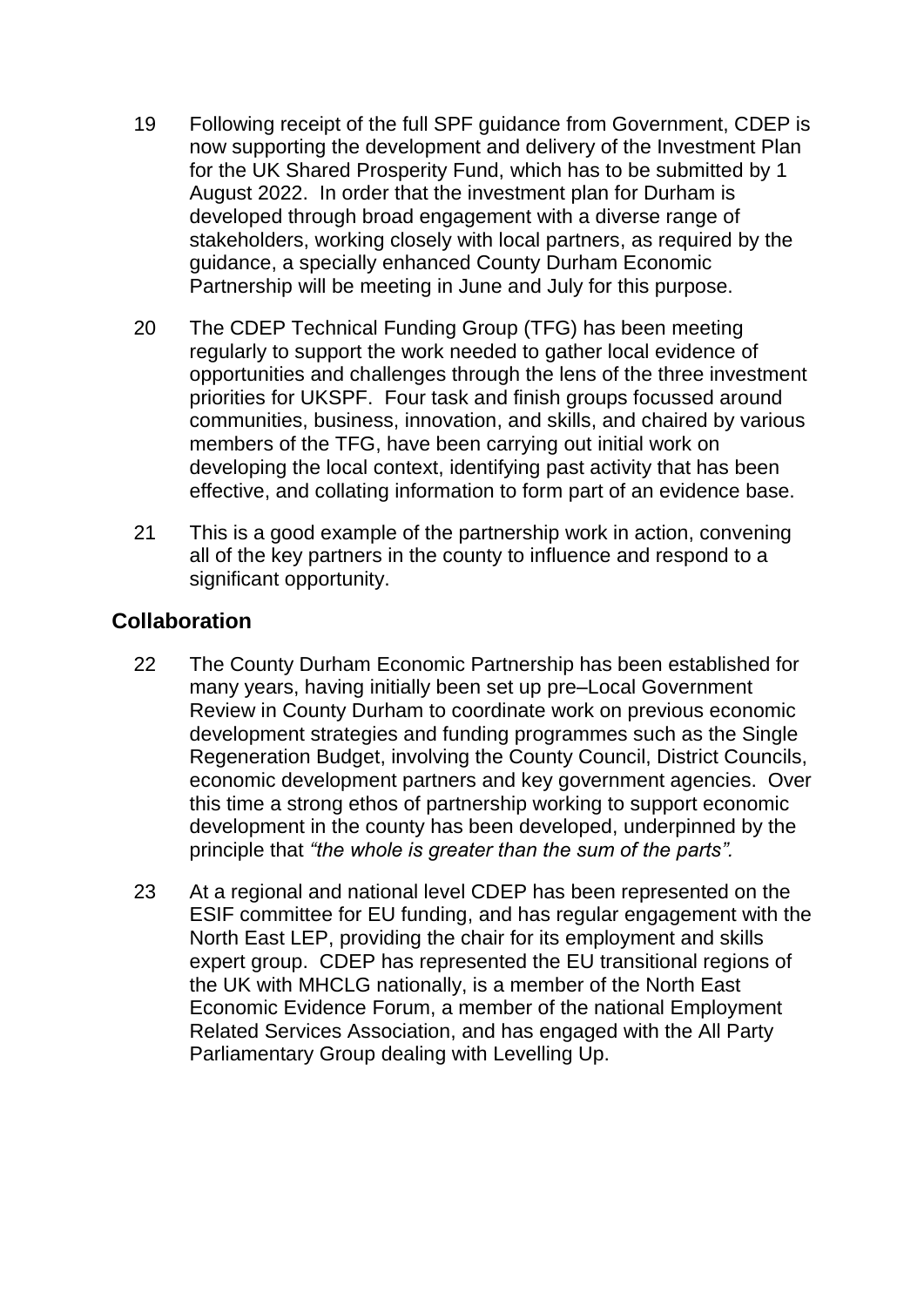- 24 In terms of engagement with other local partnerships, a good example is recent joint discussions with the Environment and Climate Change Partnership to look at how the two partnerships can work together to promote growth of the green economy and business participation in the environmental agenda.
- 25 The CDEP Board meeting held on 1st March 2022 was attended by the Chair of the Environment and Climate Change Partnership for a presentation and discussion. A number of areas of collaboration were discussed including development of a practical toolkit for SMEs, opportunities for knowledge transfer from larger businesses to small companies, promotion of the BEEP programme, building of capacity for future 'green' market opportunities and designing in environmental goals to mainstream business support. A small group has been convened to follow up on these, including the planning of a Net Zero showcase event for businesses which is being held on 6<sup>th</sup> July.

# **Future Priorities**

26 The Chair is keen to increase awareness and engagement of the private sector in the work of CDEP and has introduced a number of measures to encourage this, including personally attending local business network meetings, and issuing a personal update message to business leaders after each CDEP Board meeting - see example here:

[https://countydurhampartnership.co.uk/wp](https://countydurhampartnership.co.uk/wp-content/uploads/2022/03/CDEP-Message-from-the-Chair-March-2022.pdf)[content/uploads/2022/03/CDEP-Message-from-the-Chair-March-](https://countydurhampartnership.co.uk/wp-content/uploads/2022/03/CDEP-Message-from-the-Chair-March-2022.pdf)[2022.pdf](https://countydurhampartnership.co.uk/wp-content/uploads/2022/03/CDEP-Message-from-the-Chair-March-2022.pdf)

- 27 The nature of the business and economic agenda is that the work is fast-moving and CDEP always seeks to remain flexible and agile to respond to changing circumstances, key issues that are facing the local business community, and new opportunities, rather than developing a work programme too far in advance.
- 28 Importantly, the future work programme for CDEP will be drawn from the new Inclusive Economic Strategy, and CDEP will provide the strategic leadership and oversight to ensure that action plans to deliver the strategy are developed and implemented, especially where this requires partners to come together to develop new ways of working, new solutions and to maximise the opportunities to leverage funding from all sources.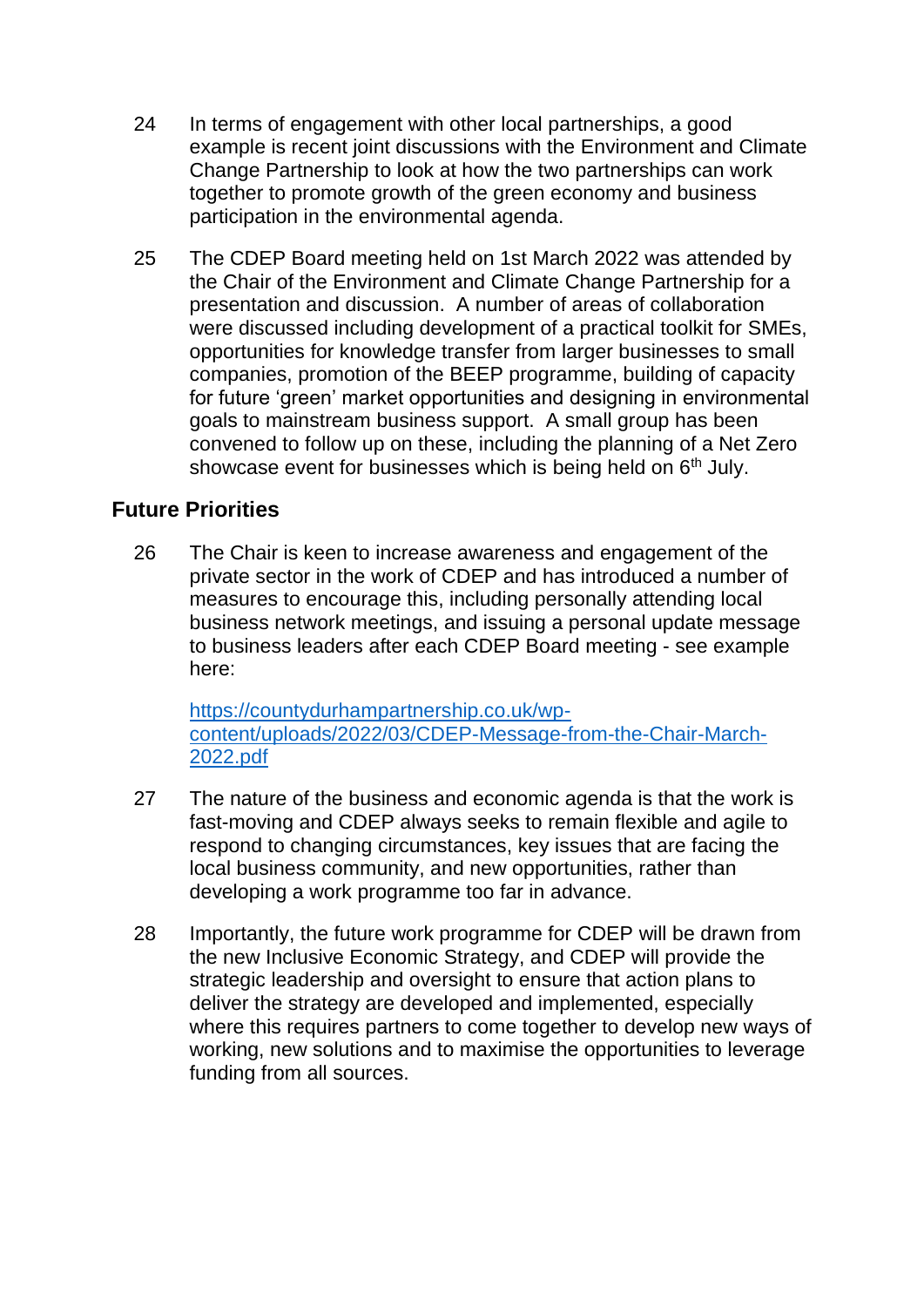# **Conclusion**

29 The County Durham Economic Partnership is a key part of the County Durham Partnership, bringing together key public, private and voluntary sector organisations that work together to support the development of the County Durham economy. CDEP has a strong track record of working in partnership to lobby, influence, seize opportunities and make maximum use of available resources, in order to deliver the strategy for economic development and regeneration.

# **Background papers**

• None

# **Other useful documents**

• None

| <b>Contact:</b> | Sarah Slaven       | Tel: 03000 261258 |
|-----------------|--------------------|-------------------|
|                 | <b>Andy Bailey</b> | Tel: 03000 264712 |
|                 | Diane Close        | Tel: 03000 268141 |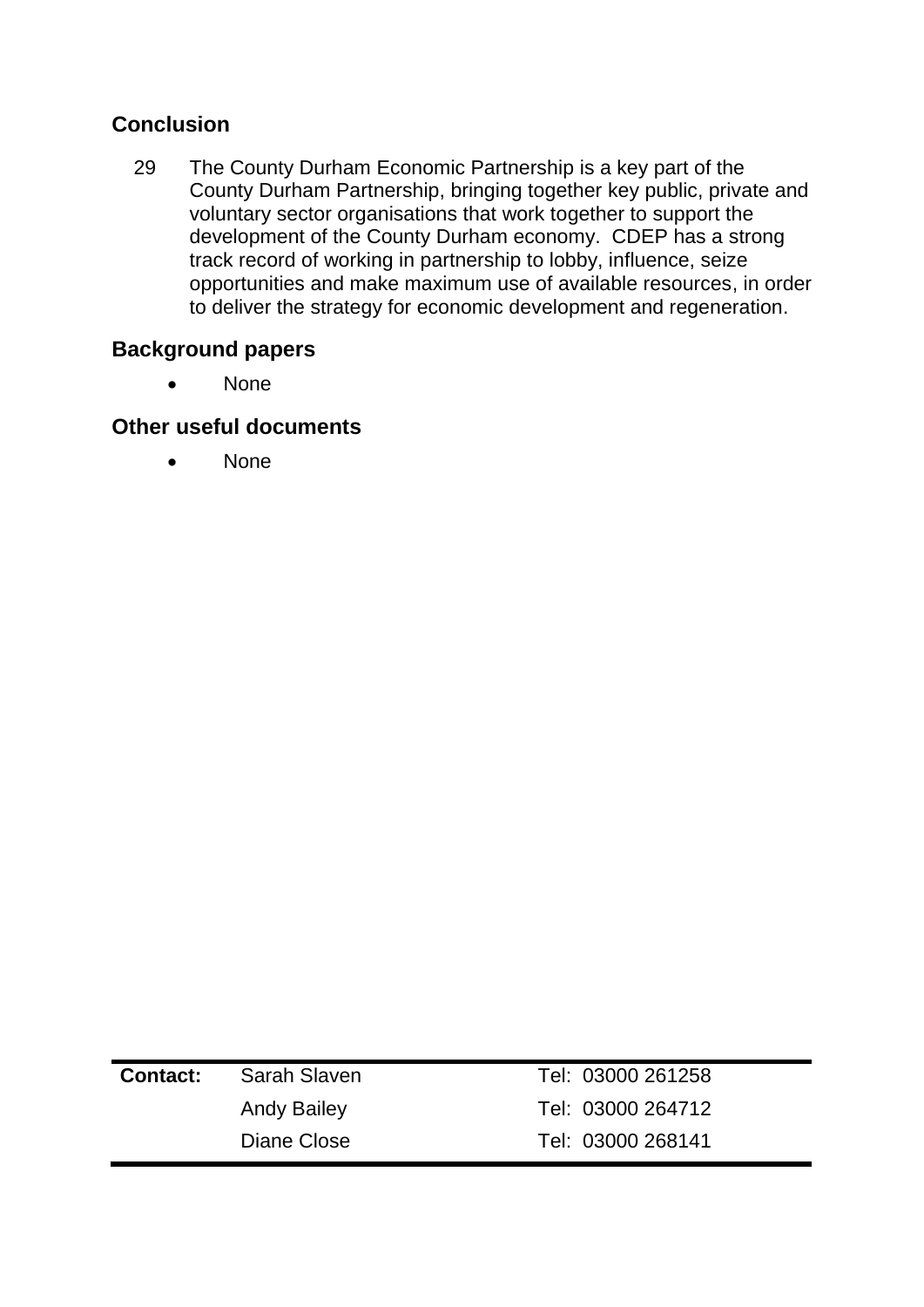# **Appendix 1: Implications**

# **Legal Implications**

This report is for information only

# **Finance**

Not applicable

# **Consultation**

Not applicable

# **Equality and Diversity / Public Sector Equality Duty**

Not applicable

# **Human Rights**

Not applicable

# **Climate Change**

Not applicable

# **Crime and Disorder**

Not applicable

# **Staffing**

Not applicable

# **Accommodation**

Not applicable

# **Risk**

Not applicable

# **Procurement**

Not applicable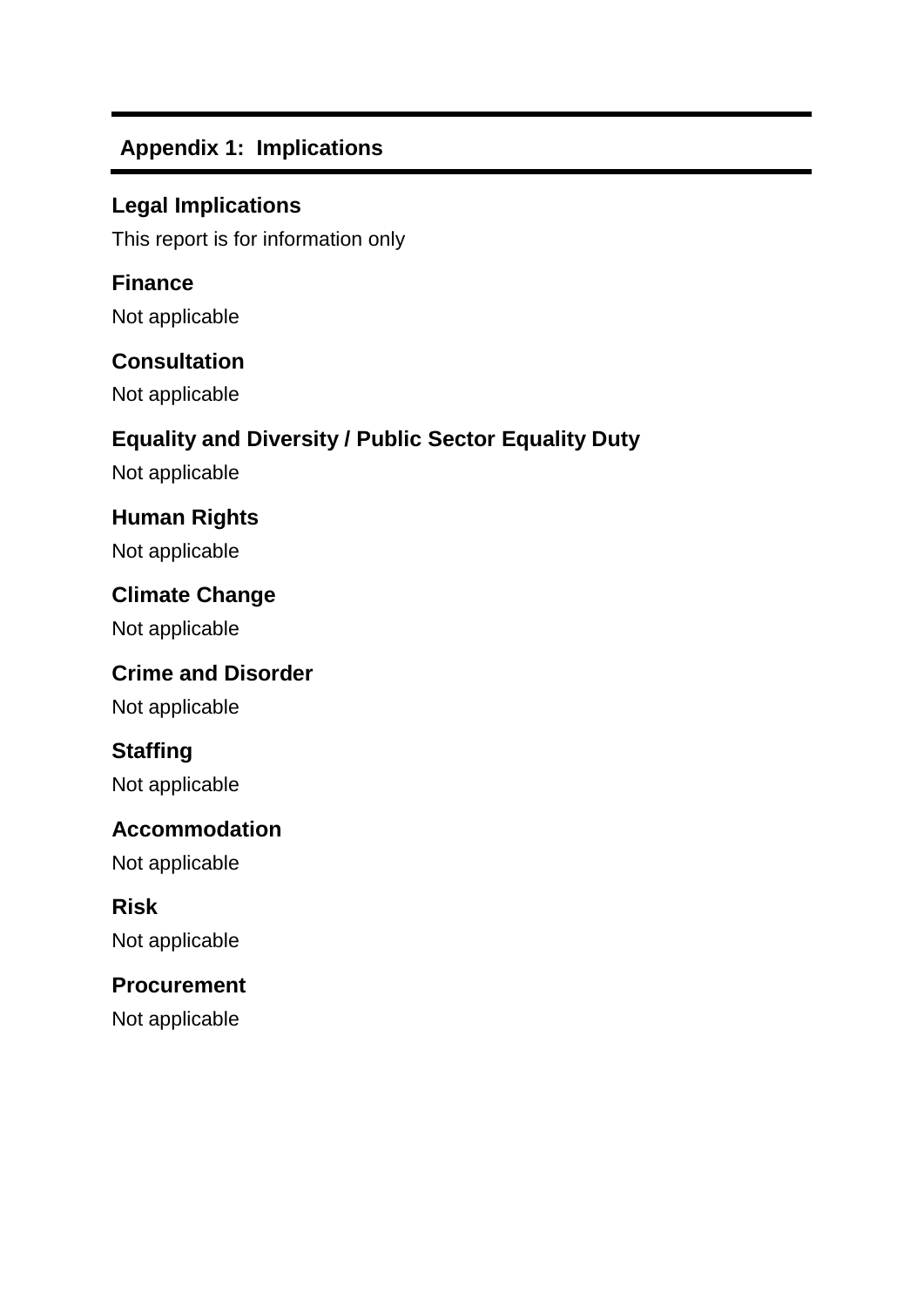# **Appendix 2: County Durham Partnership Governance Structure**